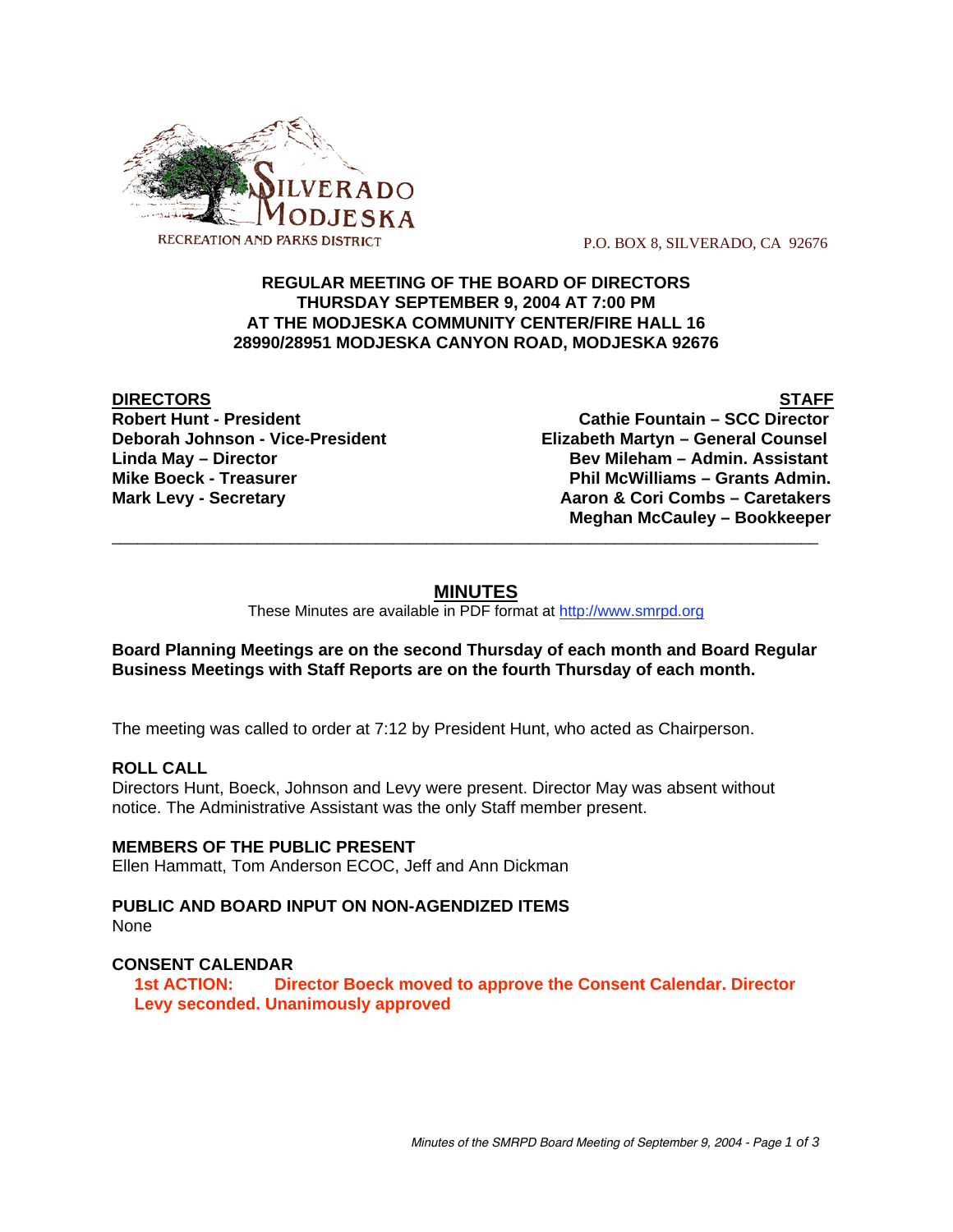## **Public Hearing**

Board Secretary Levy announced that this was the time and place of the Public Hearing to receive comments and testimony from the public regarding the Proposed Budget for Fiscal Year 2004-2005.

There was no public comment.

**2nd ACTION: RESOLUTION #090904-1 — Director Boeck moved to adopt the Fiscal Year 2004-2005 Budget as proposed. Director Johnson seconded. A Roll-Call Vote was taken by the Administrative Assistant: Director Hunt – AYE, Director Levy – AYE, Director Boeck – AYE, Director Johnson - AYE.**

Secretary Levy announced that the Public Hearing was now closed.

## **PAYMENT OF DISTRICT BILLS**

#### **3rd ACTION: Director Boeck made a motion to approve payment of**

## **Transmittal 09-04A for \$200.00 total for Directors' compensation for the Regular Board Meeting of August 26, 2004 to:**

| \$50.00 |
|---------|
| \$50.00 |
| \$50.00 |
| \$50.00 |
|         |

**Director Johnson seconded, unanimously approved.**

**4th ACTION: Director Boeck made a motion to approve payment of**

#### **Transmittal 09-04B for \$4,413.50 total to:**

| K.J. Snyder            | \$505.00 Inv. #3793 and #3821                   |
|------------------------|-------------------------------------------------|
| <b>Ware Disposal</b>   | \$210.94 Inv. #19100996 and #49100997           |
| <b>SBC</b>             | \$40.56 714-649-2850 and 714-649-2428           |
| <b>Phil McWilliams</b> | \$270.00 Inv. for 7/1/04 to 7/31/04             |
| <b>Meghan McCauley</b> | \$125.00 Inv. #04-31                            |
| <b>SCWD</b>            | \$1,255.50 Inv. #10059600, #10001600, #10059300 |
| Hale & Co.             | \$2,006.50 Inv. #77720, FY 2003-2004 Audit      |

**Director Johnson seconded, unanimously approved.**

#### **OTHER DISTRICT BUSINESS**

**5th ACTION: Director Hunt made a motion to confirm that the Board discussed the dollar amount of \$7,125.00 for audit services when approving Hale & Company's Letter of Engagement for the District Audit for FY 2003-2004 at the Board Meeting of June 24, 2004. Director Johnson seconded. Unanimously approved.**